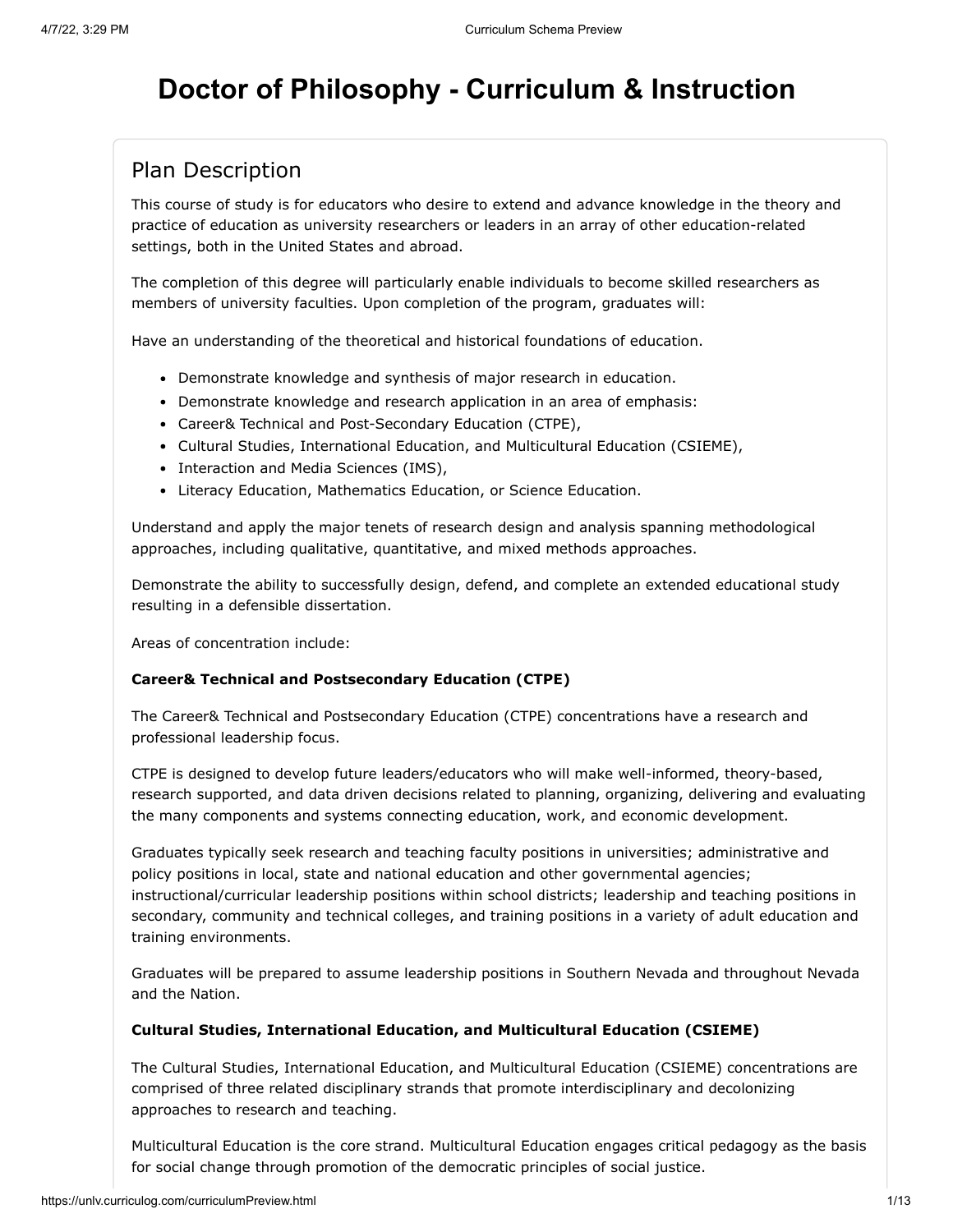#### 4/7/22, 3:29 PM Curriculum Schema Preview

Through enactment of critical pedagogy focused on knowledge, reflection, and action (praxis), Multicultural Education accepts and affirms—through radical transformation of interpersonal interactions, curricula, and instructional strategies—the pluralism that students, their families and communities, and educators represent.

Through the core Multicultural Education strand, CSIEME students critically re/consider the Eurocentric canon in re/claiming educational processes that challenge and reject white supremacy, predatory capitalism, racism, sexism, and other forms of discrimination in PK-12 and higher education and society.

Through the International Education strand CSIEME students engage critical views of comparative, international, global, inter-nation, and related diaspora educational constructs, in particular challenging the global north-south binary that perpetuates the belief that Westernization and Western approaches to education/educational systems are superior and, thus, should continue to drive education around the world.

Through the Cultural Studies strand, CSIEME students critically examine factors fostering the emergence and proliferation of critical consciousness about social structures and systems that oppress, marginalize, minoritize, and/or discriminate, as well as of critical action leading to emancipation, solidarity, liberation, and freedom from these structures and systems.

#### **Interaction and Media Sciences (IMS)**

The Interaction and Media Sciences concentrations enable students to become university faculty, researchers, instructional designers, and leaders in the growing field of educational technology.

The focus of IMS is on content, pedagogy, technology, and a wide range of associated issues.

Students develop expertise in critical analysis, deconstruction, and research on educational technology.

IMS concentrations prepare students for a variety of professional careers related to teaching and learning in both academic and non-academic settings, such as K-12 schools, community colleges, universities, state and federal agencies, and private organizations.

#### **Literacy Education**

The Literacy Education concentrations explores relationships among language, literacy, culture and social justice.

Students develop expertise in critical analysis and methodological approaches for conducting research on literacy and language teaching and learning (e. g., curriculum design; assessment; policy; literacy equity; writing; multi-modalities).

The concentrations focus on a variety literacy and language approaches including but not limited to critical literacy, digital and multimedia literacy, global and glocal literacy, biliteracy, and new literacies in addition to bi-, multi-, and trans-lingualism.

Students have opportunities for clinical and field-based work in conjunction with our teacher education program, the Gayle A. Zeiter Literacy Development Center, the Southern Nevada Writing Project, the UNLV Teaching in Chile Conference, and other community organizations.

Through an emphasis on the integration of theory, research and practice, students will demonstrate a well-grounded understanding of the literacy content, pedagogy, technology, and issues associated with teaching and learning in literacy education.

#### **Mathematics Education**

The Mathematics Education concentrations prepare individuals for research and teacher education careers in higher education and for leadership positions in educational settings.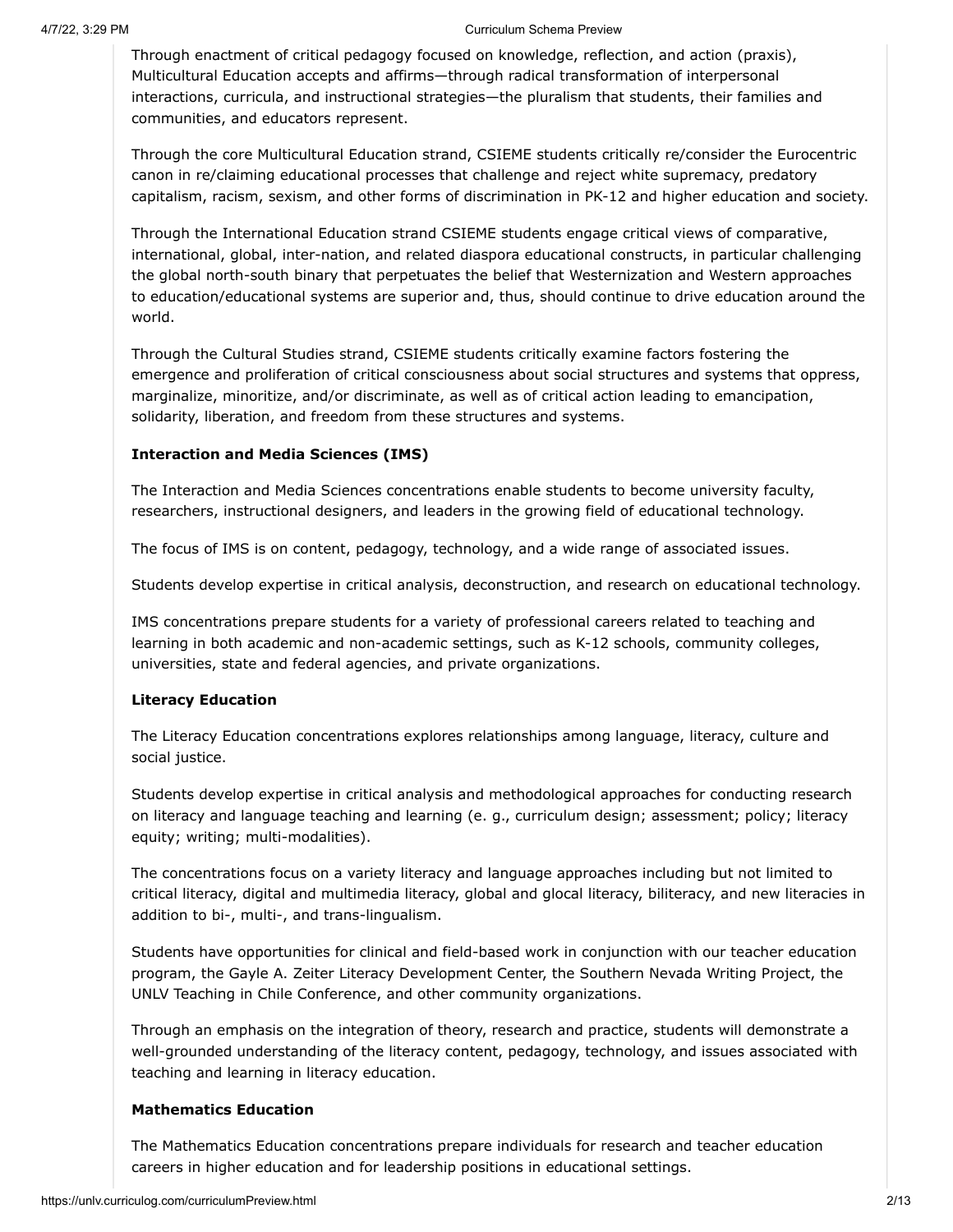The concentrations are designed to develop expertise in conceptualizing, conducting and reporting research in mathematics education and to improve student knowledge about the field of mathematics education.

Students choosing this area of study will find themselves challenged with the latest ideas and theories in the field.

The program is consistent with other top graduate programs and is aligned with UNLV's goals to advance the research functions of UNLV while maintaining high quality teaching.

#### **Science Education**

Science Education engages students in developing expertise in teaching and learning in relation to scientific phenomena.

Further, science education supports students in conducting research within educational science contexts (formal and informal).

This includes, but is not limited to: curriculum design, assessment, scientific literacy, policy, standards (national/local), media, popular culture, science communication, and issues related to race, gender, and class, consistent with offerings at other top graduate schools of education.

For more information about your program, including your graduate program handbook and learning outcomes, please visit the [Degree Directory](https://www.unlv.edu/degree/phd-curriculum-instruction) as well as th[e Teaching& Learning doctoral website](http://tldoc.sites.unlv.edu/).

#### Plan Admission Requirements

[Application deadlines](https://www.unlv.edu/graduatecollege/application-deadlines)

These programs allow for rolling admissions in all three semesters.

Applications available on th[e UNLV Graduate College website.](https://www.unlv.edu/graduatecollege/futurestudents)

Applicants must choose one of the available concentrations when applying to the program:

- Career& Technical and Postsecondary Education
- Cultural Studies, International Education, and Multicultural Education
- Interaction and Media Sciences
- Literacy Education
- Mathematics Education
- Science Education

The choice of concentration is made during the application process within the UNLV Grad Rebel Gateway.

Specific admission criteria for the PhD-Curriculum and Instruction include:

- 1. All domestic and international applicants, including students currently matriculated in graduate programs at UNLV outside of the Department of Teaching and Learning, must meet the minimum Graduate College Admission and Registration Requirements, as well as the specific policies outlined below.
- 2. For post-bachelor's applicants, a regionally accredited bachelor degree from a program in an area closely related to the chosen field of specialization is required.
- 3. For post-master's applicants, prior to the admission start date, a master degree from a regionally accredited program in an area closely related to the chosen field of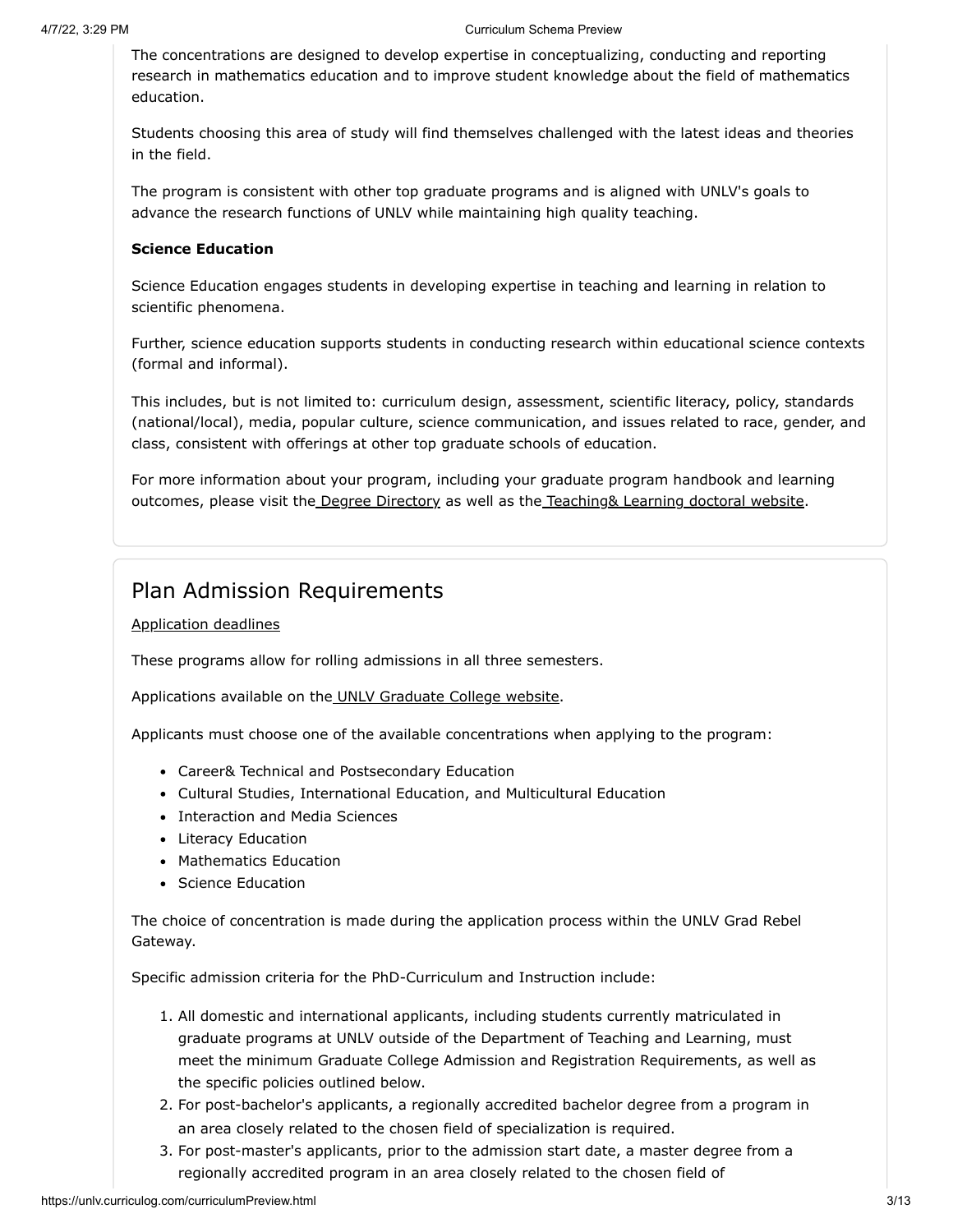specialization is required.

- 4. Submit a complete Graduate College online application, by the stated application date, including the following:
- 5. Three letters of recommendation from professionals who can specifically address the applicant's potential for success in the doctoral program. One letter, minimally, must be from a university faculty member addressing past academic success and future potential in a doctoral program. These letters of recommendation will be requested by and must be submitted through the Graduate College online application system.
- 6. Submit one set of transcripts from all previously attended colleges and universities as requested in the Graduate College online application.
- 7. Unofficial transcripts should be uploaded via the online application for any degrees or coursework in progress at the time of application. Unofficial transcripts will NOT substitute for the official documents required prior to enrollment, with the exception of coursework taken at UNLV.
- 8. Submit official Graduate Record Examination (GRE) scores for the General Exam, which must be received prior to the application deadline. Answering any questions required in the application portal.
- 9. After initial screening, applicants moving forward in the process will be invited to an interview.
- 10. Interviews are conducted by members of the Department of Teaching and Learning graduate faculty. Interviews are not guaranteed simply by means of applying to the program. The Doctoral Studies Office and program faculty members will work to plan interviews with selected applicants.
- 11. Students with less than a 145 Verbal, or a 145 Quantitative, or a 3. 5 Analytical Writing, or any combination thereof on the GRE can only be admitted on a conditional basis; if admitted a student must earn a 3. 30 (B+) GPA in the Departmental Core (CIG 761& 790) and two Required Research Courses (EPY 718& 721) in order remove the conditional status.
- 12. Students enrolled or matriculated in a graduate program at UNLV outside of the Department of Teaching and Learning currently are not guaranteed to have program coursework from the previous program accepted for transfer or substitution to the Department of Teaching and Learning degree.
- 13. The aforementioned requirements are the minimum requirements; meeting the minimum requirements does not guarantee admission.
- 14. Recommendations to the Graduate College for admission are based 1) on applicants meeting the minimum requirements along with 2) a comprehensive review of the application materials by program and/or subplan area faculty.

**Applicants for the J. D. -Focused 54-Credit Ph. D. in C& I with a Concentration in CSIEME CSIEME/JD CSIEME/J. D. concentration subplan can be admitted via one of the following three pathways:**

- 1. **Have already completed a J. D. from an accredited ABA-accredited law school (including the the William S. Boyd School of Law).**
- 2. **Be already-admitted to law school (including the the William S. Boyd School of Law).**
- 3. **Be concurrently applying to law school (including the the William S. Boyd School of Law).**

**Note: Students who are already admitted to, or who are concurrently applying to, law school must have completed or must complete one year of law school coursework before beginning Ph. D. coursework.**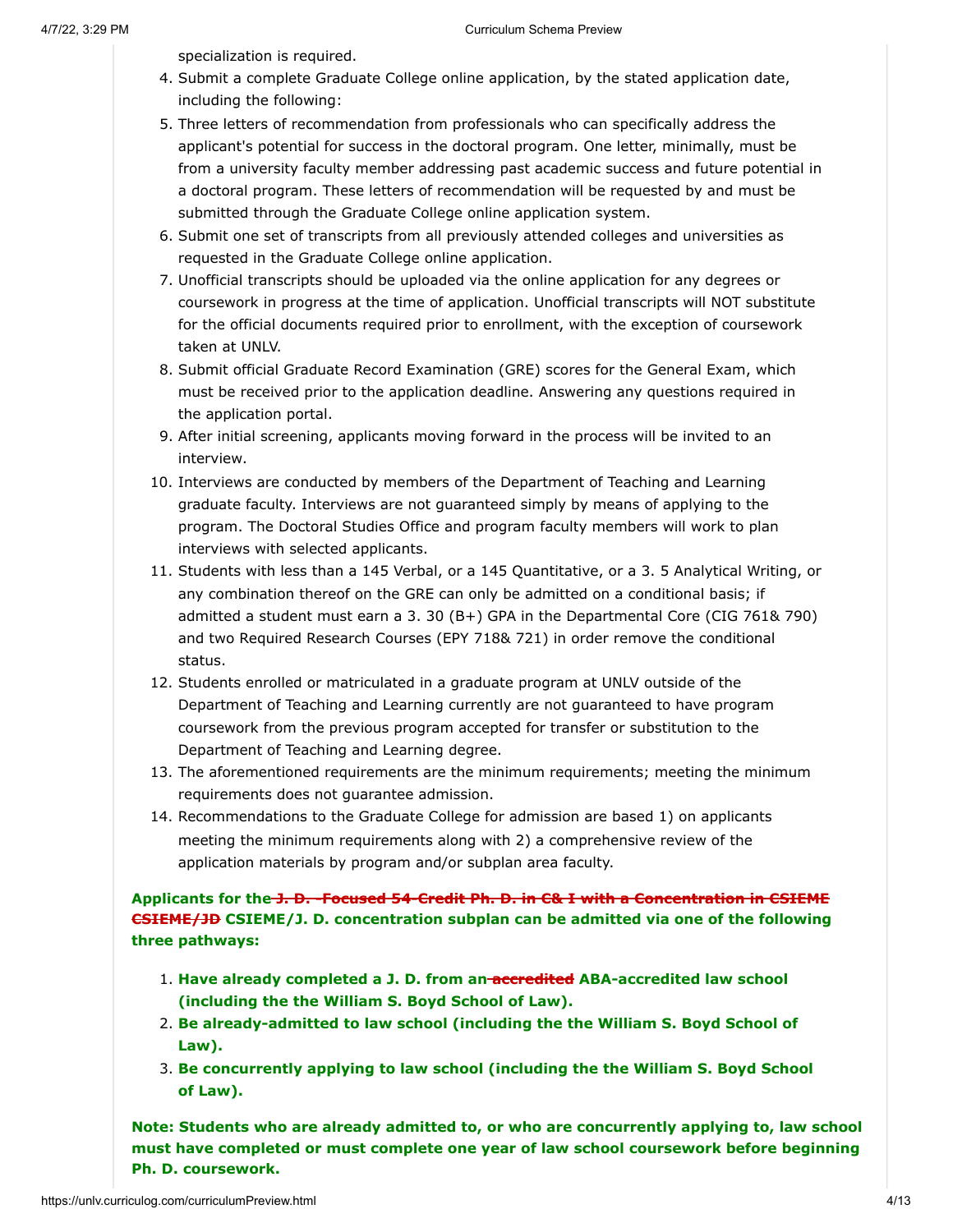**Applicants must submit proof of one of the admission pathways above during the application process.**

**The GRE is not required for applications to the J. D. -Focused 54-Credit Ph. D. in C& I with a Concentration in CSIEME CSIEME/JD CSIEME/J. D. concentration subplan.**

*Students are accepted into a degree program as described in the Graduate Catalog. The faculty and corresponding subdisciplines and sub-plans within the described programs are subject to change at any time.*

#### Plan Requirements

See Subplan Requirements below.

[Subplan 1 Requirements: Post-Bachelor's](#page-4-0)

[Subplan 2 Requirements: Post-Master's](#page-7-0)

#### Subplan 3 Requirements: **J D-Focused/CSIEME. D. -Focused/CSIEME CSIEME/JD** CSIEME/J. **D. Concentration**

#### Subplan 1 Requirements: Post-Bachelor's

<span id="page-4-0"></span>Total Credits Required: 81

#### Course Requirements

#### Foundational Courses - Credits: 9

Complete 9 credits that must include the following courses and 3 additional credits of advisor-approved coursework. CIG 761 and CIG 790 are not eligible for substitution.

| CIG 761 Theoretical Foundations of Education |  |
|----------------------------------------------|--|
| CIG 790 Doctoral Research Seminar            |  |

#### Research Core - Credits: 12

Complete a total of 12 credits by completing all the following courses (9 credits), and 3 credits of advisor-approved coursework. EPY 702, EPY 718, and EPY 721 are not eligible for substitution.

| EPY 702 Research Methods                                           |   |
|--------------------------------------------------------------------|---|
| EPY 718 Qualitative Research Methodologies                         | 3 |
| EPY 721 Descriptive and Inferential Statistics: An<br>Introduction | 3 |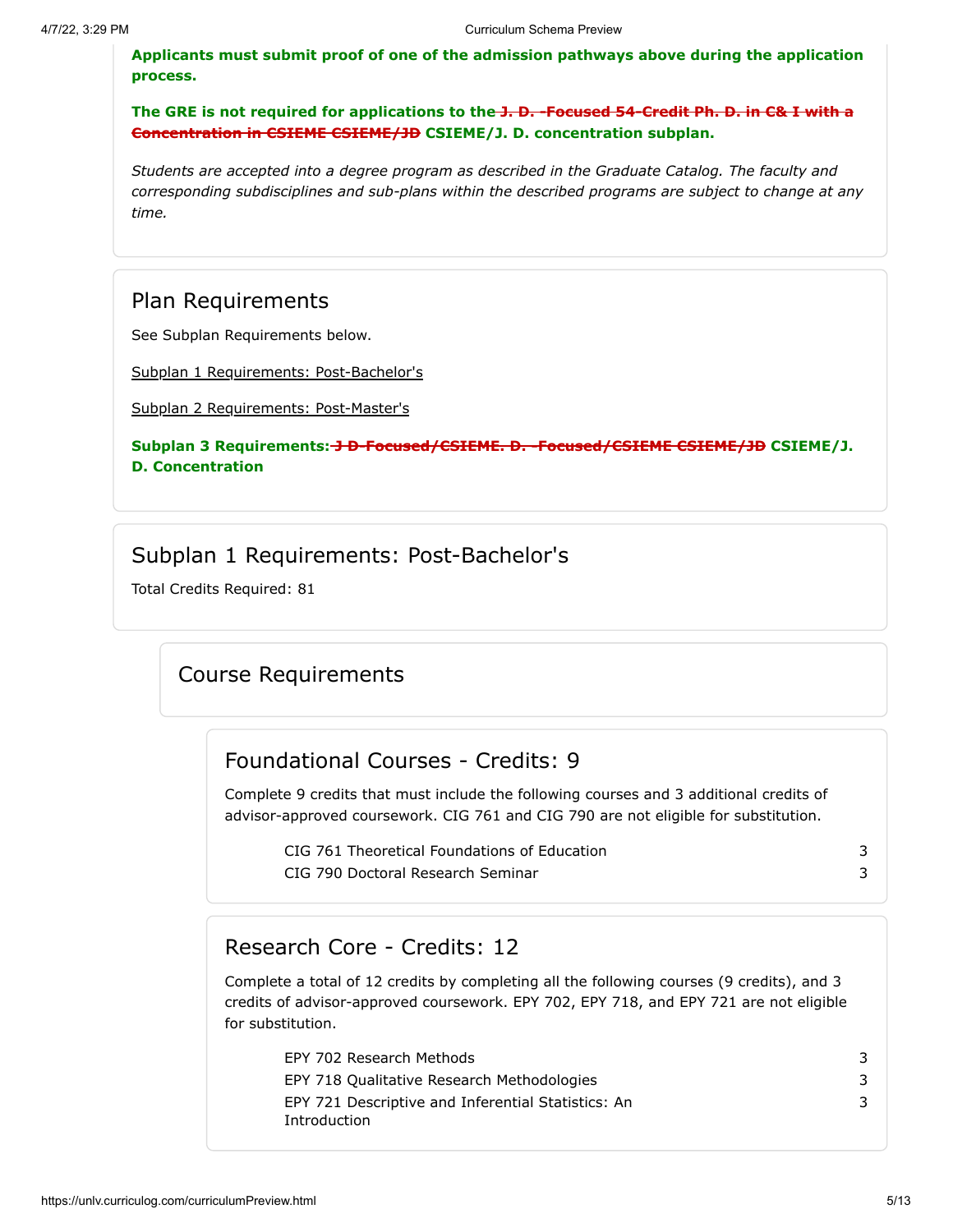### Specialization Courses - Credits: 9

Complete 9 credits of advisor-approved courses. These courses should center on developing a foundation to support students' emerging interest area.

#### Culminating Experience - Credits: 3

During CIG 697 the Doctoral Qualifying Examination must be completed.

CIG 697 Curriculum and Instruction Culminating Experience

 $1 - 3$ 

## Master of Science - Curriculum & Instruction - Requirements Completion

Upon completion of all requirements above, students are qualified to be awarded the Master of Science - Curriculum & Instruction.

### Research Courses – Credits: 12

Complete 12 credits of advisor-approved research courses.

### Concentration Courses - Credits: 24

Complete 24 credits of the chosen concentration by following the instructions within the concentration section below. Note: Concentrations are chosen during admission to the program.

## Career & Technical and Postsecondary Education (CTPE)

Complete 15 credits from among the following courses, and an additional 9 credits of advisor-approved courses in CTPE.

| EDW 719 Leadership in Workforce Education<br>and Development                                                                 | 3 |
|------------------------------------------------------------------------------------------------------------------------------|---|
| EDW 745 Theories of Adult Learning                                                                                           | 3 |
| EDW 746 History and Development of Two<br>Year Postsecondary Institution                                                     | 3 |
| EDW 747 Workforce Education Teaching                                                                                         | 3 |
| EDW 749R Evaluation of Workforce<br><b>Education Programs</b>                                                                | 3 |
| EDW 763 Readings in Postsecondary<br>Education, Workplace Learning and<br>Performance, and Workforce Education<br>Leadership | 3 |
| EDW 768 Grantsmanship in Education                                                                                           | 3 |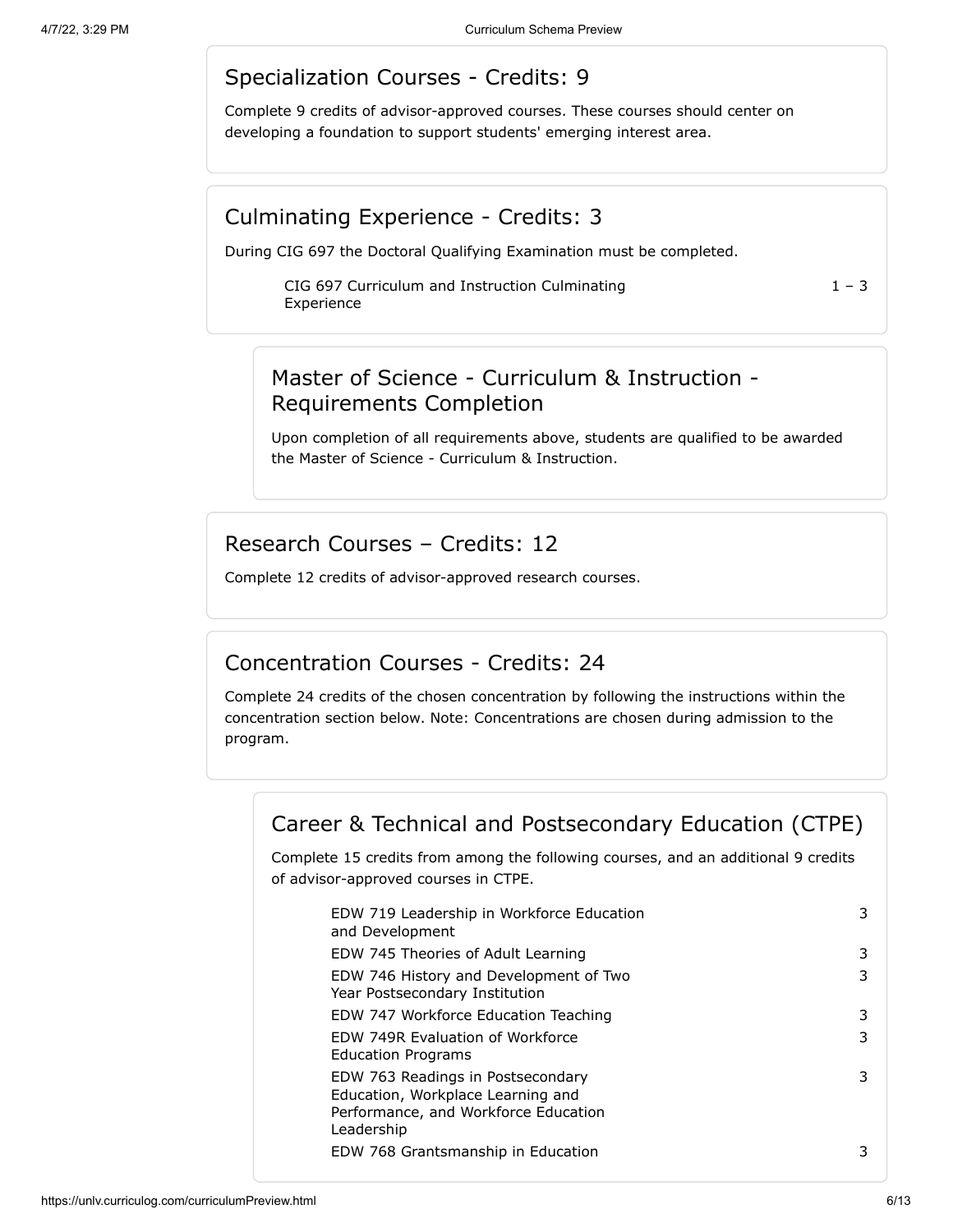# Cultural Studies, International Education, and Multicultural Education (CSIEME)

Complete 24 credits; the 15 credits iterated below (of which 6 credits must be CIG 791) and an additional 9 credits of advisor-approved elective credits.

| <b>CME 710 Cultural Studies in Education</b>                     |         |
|------------------------------------------------------------------|---------|
| CME 720 International and Comparative<br>Studies in Education    |         |
| CME 745 Theory and Research in<br><b>Multicultural Education</b> |         |
| CIG 791 Internship in Curriculum and<br>Instruction              | $1 - 3$ |

# Interaction and Media Sciences (IMS)

Complete 12 credits of the following courses, and an additional 12 credits of advisor-approved courses in IMS.

| CIT 770 Foundations in Technology &                     | 3. |
|---------------------------------------------------------|----|
| Learning                                                |    |
| CIT 773 Interaction Design                              | 3. |
| CIT 778 Instructional Design                            | 3. |
| CIT 780 Educational Technology Research<br>and Practice | 3. |

# Literacy Education

Complete 9 credits of the following courses, and an additional 15 credits of advisorapproved courses in Literacy Education.

| CIG 773 Critical Literacies/Critical<br>Pedagogies                     | 3 |
|------------------------------------------------------------------------|---|
| CIL 772 Cognitive Foundations of Literacy                              | 3 |
| CIL 774 Historical Foundations of Literacy<br>Research and Instruction | 3 |
| CIL 776 Social and Political Issues in<br>Literacy                     |   |

# Mathematics Education

Complete 9 credits of the following courses, and an additional 15 credits of advisorapproved courses in Mathematics Education.

| CIG 720 Principles of Mathematics Learning                        |  |
|-------------------------------------------------------------------|--|
| CIG 783 Theory and Research in School<br>Mathematics              |  |
| CIG 787 Individual Instruction in<br><b>Mathematics Education</b> |  |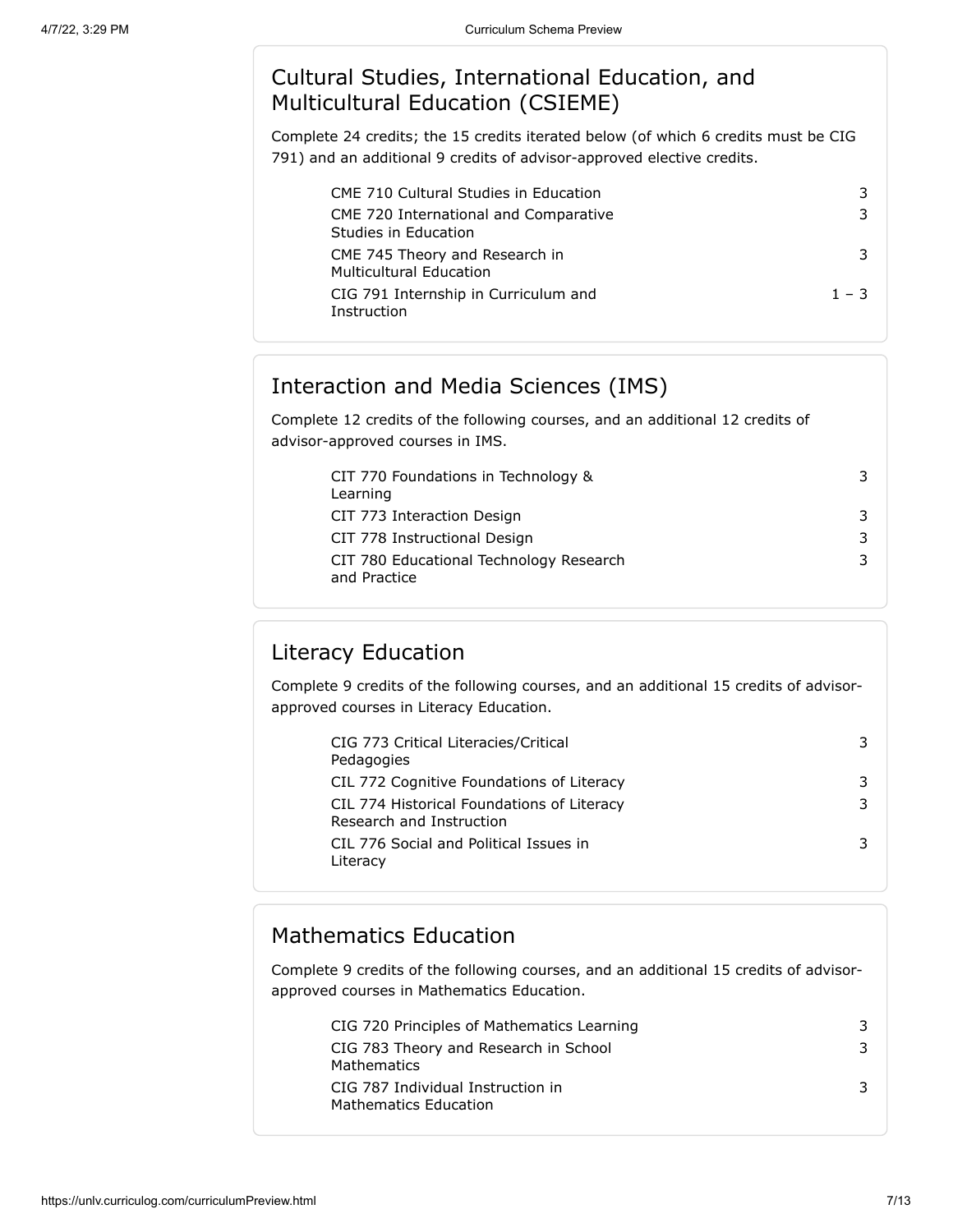# Science Education

Complete 9 credits of the following courses, and an additional 15 credits of advisorapproved courses in Science Education.

| CIE 630 Topics Elementary School Science                       | $1 - 3$ |
|----------------------------------------------------------------|---------|
| CIS 630 Topics Secondary School Science                        | 1 - 3   |
| CIG 639 Science Education Seminar                              |         |
| CIG 775 Theoretical Frameworks for Science<br><b>Education</b> |         |
| CIG 776 Philosophical Foundations of<br>Science Education      |         |
| CIG 777 Principles of Learning Science                         | 3       |
| CIG 788 Individual Instruction in Science<br><b>Education</b>  |         |

#### Dissertation – Credits: 12

CIG 799 Dissertation 3

### Degree and Graduation Requirements

Please see Degree and Graduation Requirements below.

#### Subplan 2 Requirements: Post-Master's

<span id="page-7-0"></span>Total Credits Required: 60

## Course Requirements

## T&L Required Courses – Credits: 6

Complete 6 credits that must include the following courses. CIG 761 and CIG 790 are not eligible for substitution.

| CIG 761 Theoretical Foundations of Education |  |
|----------------------------------------------|--|
| CIG 790 Doctoral Research Seminar            |  |

# Research Required Courses – Credits: 12

Complete a total of 12 credits by completing all the following courses (6 credits), and 6 credits of advisor-approved coursework. EPY 718, and EPY 721 are not eligible for substitution.

EPY 718 Qualitative Research Methodologies 3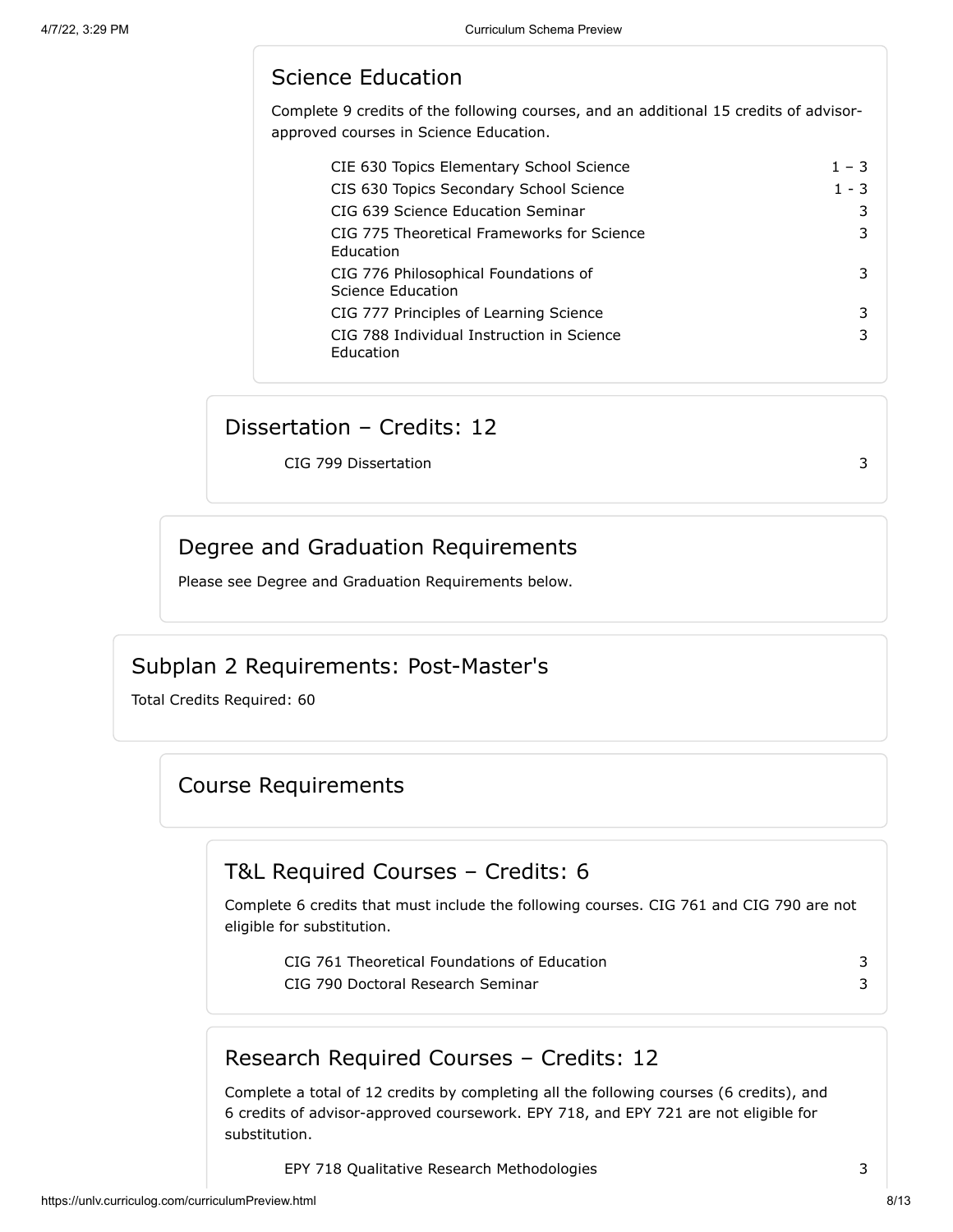EPY 721 Descriptive and Inferential Statistics: An Introduction

#### Concentration Courses - Credits: 30

Complete 30 credits of the chosen concentration by following the instructions within the concentration section below. Note: Concentrations are chosen during admission to the program.

#### Career & Technical and Postsecondary Education (CTPE)

Complete 15 credits of the following courses, and an additional 15 credits of advisor-approved courses in CTPE.

| EDW 719 Leadership in Workforce Education<br>and Development                                                                 | 3 |
|------------------------------------------------------------------------------------------------------------------------------|---|
| EDW 745 Theories of Adult Learning                                                                                           | 3 |
| EDW 746 History and Development of Two<br>Year Postsecondary Institution                                                     | 3 |
| EDW 747 Workforce Education Teaching                                                                                         | 3 |
| FDW 749R Evaluation of Workforce<br><b>Education Programs</b>                                                                | 3 |
| EDW 763 Readings in Postsecondary<br>Education, Workplace Learning and<br>Performance, and Workforce Education<br>Leadership | 3 |
| EDW 768 Grantsmanship in Education                                                                                           | 3 |
|                                                                                                                              |   |

# Cultural Studies, International Education, and Multicultural Education (CSIEME)

Complete 30 credits; the 15 credits iterated below (of which 6 credits must be CIG 791) and an additional 15 credits of advisor-approved elective credits.

| <b>CME 710 Cultural Studies in Education</b>                     |         |
|------------------------------------------------------------------|---------|
| CME 720 International and Comparative<br>Studies in Education    |         |
| CME 745 Theory and Research in<br><b>Multicultural Education</b> |         |
| CIG 791 Internship in Curriculum and<br>Instruction              | $1 - 3$ |

#### Interaction and Media Sciences (IMS)

Complete 12 credits of the following courses, and an additional 18 credits of advisor-approved courses in IMS.

| CIT 770 Foundations in Technology &    |  |
|----------------------------------------|--|
| Learning<br>CIT 773 Interaction Design |  |
| CIT 778 Instructional Design           |  |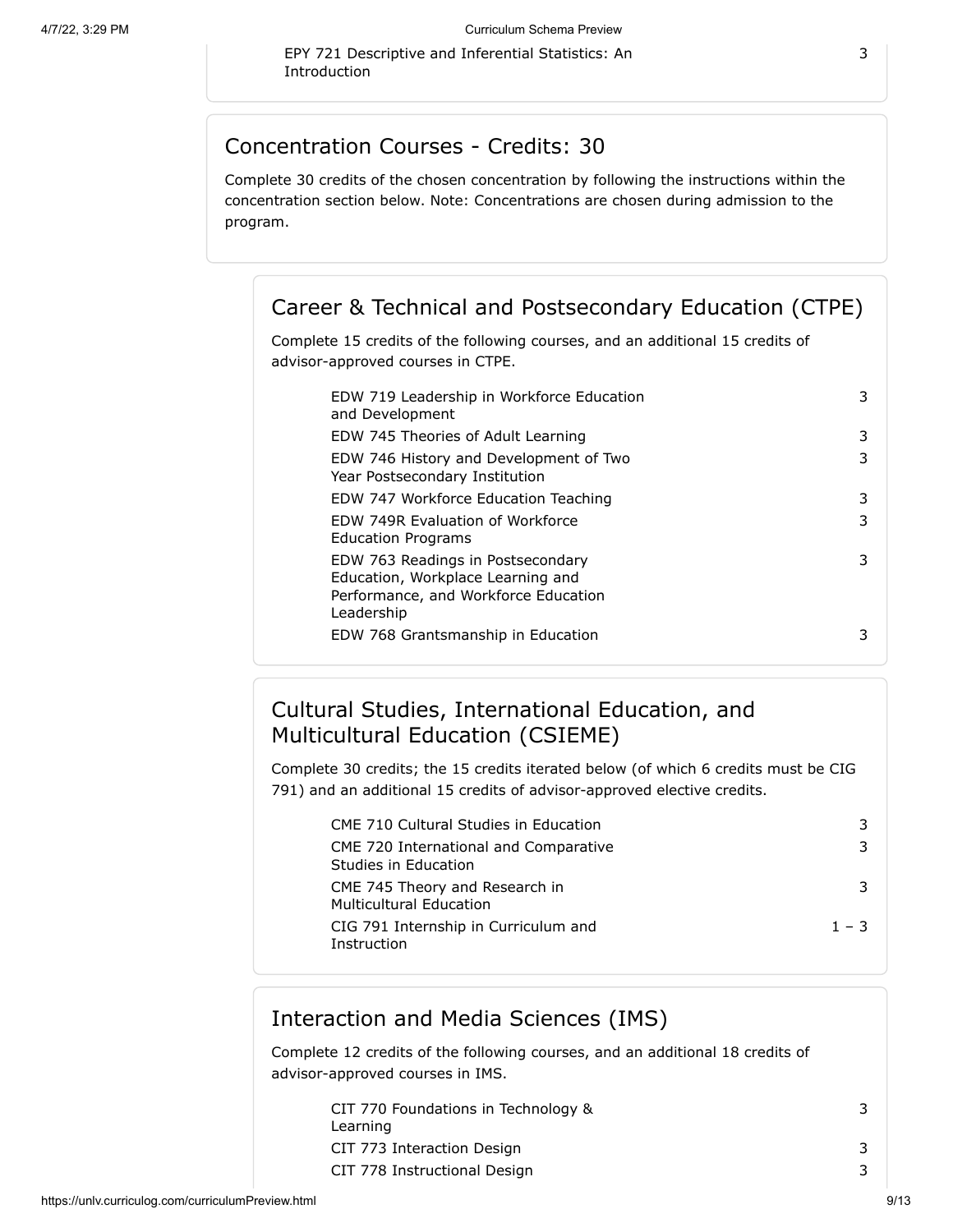CIT 780 Educational Technology Research and Practice

#### Literacy Education

Complete 9 credits of the following courses, and an additional 21 credits of advisorapproved courses in Literacy Education.

| CIG 773 Critical Literacies/Critical<br>Pedagogies                     |  |
|------------------------------------------------------------------------|--|
| CIL 772 Cognitive Foundations of Literacy                              |  |
| CIL 774 Historical Foundations of Literacy<br>Research and Instruction |  |
| CIL 776 Social and Political Issues in<br>Literacy                     |  |

### Mathematics Education

Complete 15 credits of the following courses, 6 credits of which must be in CIG 791, and an additional 15 credits of advisor-approved courses in Mathematics Education.

| CIG 720 Principles of Mathematics Learning                        | 3       |
|-------------------------------------------------------------------|---------|
| CIG 783 Theory and Research in School<br>Mathematics              | 3       |
| CIG 787 Individual Instruction in<br><b>Mathematics Education</b> | 3       |
| CIG 791 Internship in Curriculum and<br>Instruction               | $1 - 3$ |

# Science Education

Complete 15 credits by completing all of the following courses, and an additional 15 credits of advisor-approved courses in Science Education.

| CIE 630 Topics Elementary School Science                  | $1 - 3$ |
|-----------------------------------------------------------|---------|
| CIS 630 Topics Secondary School Science                   | $1 - 3$ |
| CIG 639 Science Education Seminar                         | 3       |
| CIG 775 Theoretical Frameworks for Science<br>Education   | 3       |
| CIG 776 Philosophical Foundations of<br>Science Education | 3       |
| CIG 777 Principles of Learning Science                    | 3       |
| CIG 788 Individual Instruction in Science<br>Education    | 3       |

## Dissertation – Credits: 12

CIG 799 Dissertation 3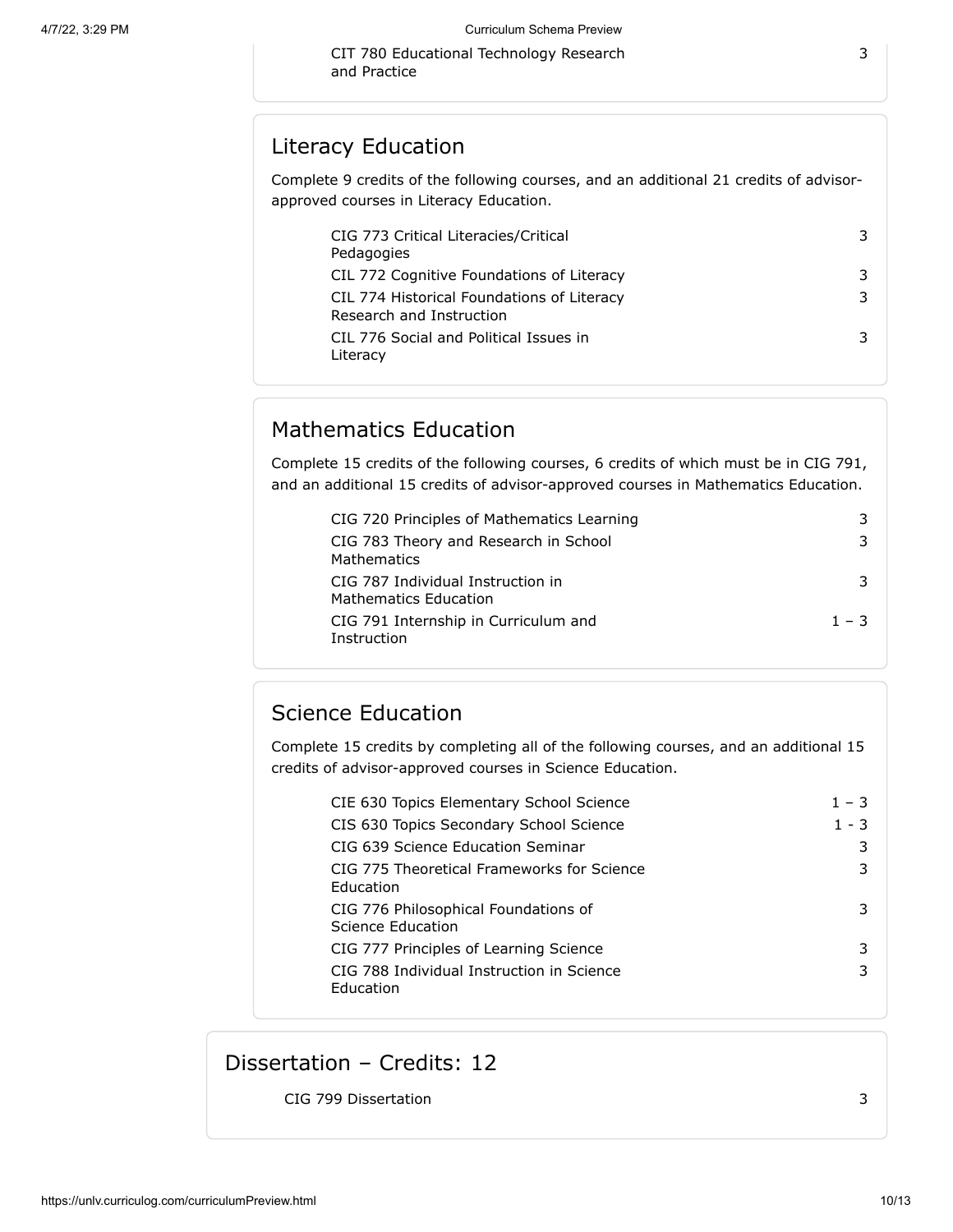#### Degree and Graduation Requirements

Please see Degree and Graduation Requirements below.

## **New Core Subplan 3 Requirements: ("J. D. -Focused 54-Credit Ph. D. in C& I with a JD-Focused/CSIEME J. D. - Focused/CSIEME Concentration in CSIEME") CSIEME/JD CSIEME/J. D.**

**Total Credits Required: 54**

#### **New Core Course Requirements**

#### **New Core T& L Required Courses – Credits: 6**

**Complete 6 credits that must include the following courses. CIG 761 and CIG 790 are not eligible for substitution.**

**CIG 761 Theoretical Foundations of Education CIG 790 Doctoral Research Seminar 3**

#### **New Core Research Required Courses – Credits: 12**

**Complete a total of 12 credits by completing all the following courses (6 credits), and 6 credits of advisor-approved coursework. EPY 718 and EPY 721 are not eligible for substitution.**

| <b>EPY 718 Qualitative Research</b>        |
|--------------------------------------------|
| <b>Methodologies</b>                       |
| <b>EPY 721 Descriptive and Inferential</b> |
| <b>Statistics: An Introduction</b>         |

# **3 3**

**3**

#### **New Core CSIEME Concentration Courses-Credits: 24**

**Complete 24 credits in the CSIEME concentration by following the instructions within the CSIEME concentration section below.**

#### **New Core Cultural Studies, International Education, and Multicultural Education (CSIEME)**

**Complete 24 credits; the 15 credits iterated below (of which 6 credits must be CIG 791) and an additional 9 credits of advisor-approved elective**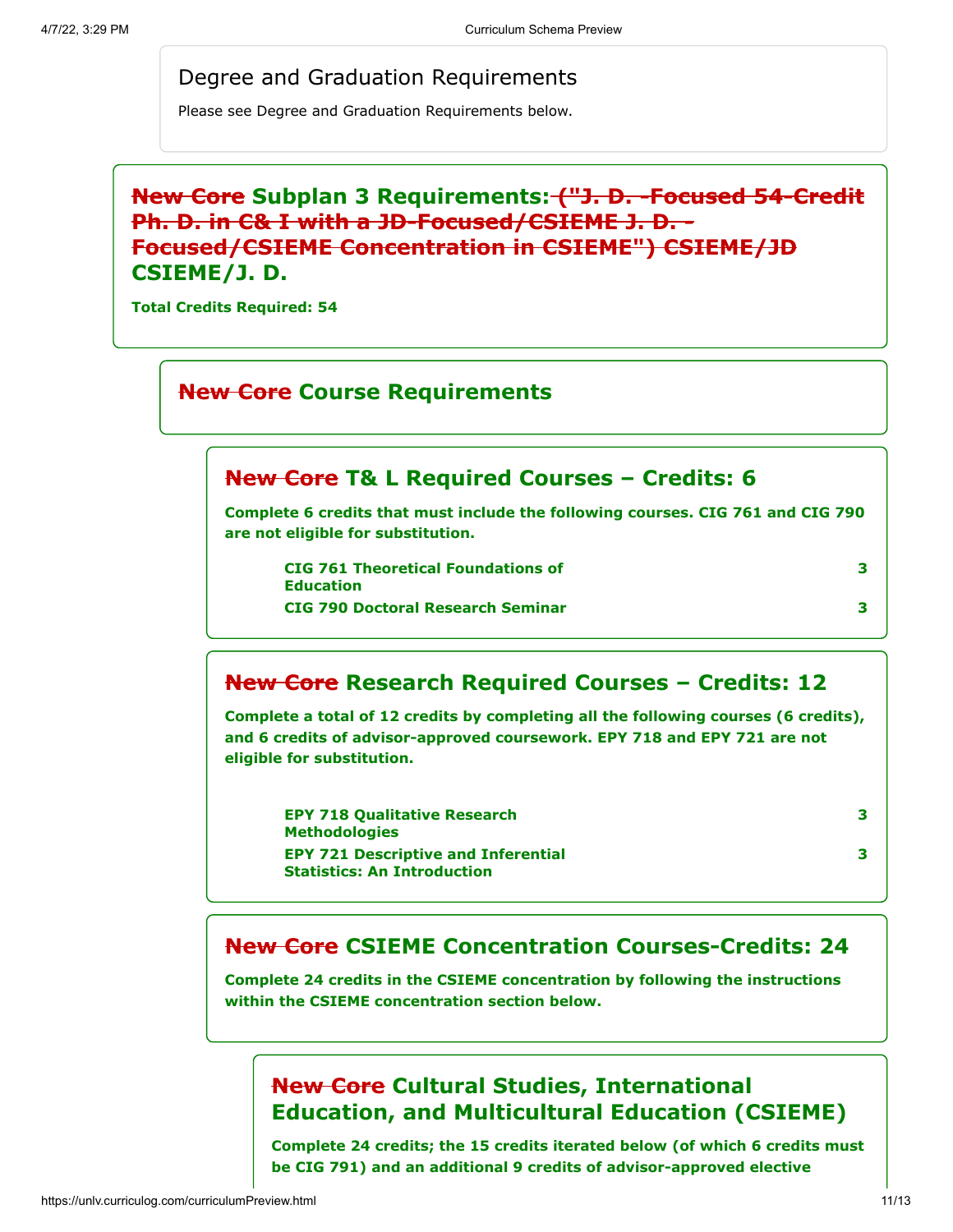| <b>CIG 791 Internship in Curriculum and</b><br><b>Instruction</b>           | $1 - 3$ |
|-----------------------------------------------------------------------------|---------|
| <b>CME 710 Cultural Studies in Education</b>                                |         |
| <b>CME 720 International and Comparative</b><br><b>Studies in Education</b> |         |
| <b>CME 745 Theory and Research in</b><br><b>Multicultural Education</b>     |         |

#### **New Core Dissertation – Credits: 12**

**CIG 799 Dissertation 3**

**credits.**

New Core

#### **New Core Degree and Graduation Requirements**

**Please see Degree and Graduation Requirements below.**

New Core

#### Plan Degree Requirements

- 1. Complete a minimum of 81 credits for the post-bachelor subplan **and,** a minimum of 60 credits for the post-master **subplan, and a minimum of 54 credits for the JD-Focused/CSIEME J. D. -Focused/CSIEME CSIEME/JD CSIEME/J. D. concentration** subplan.
- 2. All coursework must be approved by the doctoral student's advisor.
- 3. CIG 761, CIG 790, EPY 718, and EPY 721 are not eligible for substitution in **either any of** the **post-bachelor sub-plan or the post-master subplan; PhD in C& I subplans.**
- 4. EPY 702 is not eligible for substitution in the post-bachelor subplan.
- 5. Maintain an overall GPA of 3. 00 or higher for all course work taken at the doctoral level;
- 6. In consultation with their advisor, a student must organize a dissertation committee of at least three departmental Members, including a chair from the students concentration area. In addition, a fourth member from outside the department, known as the Graduate College Representative, must be appointed. An additional committee member may be added at the student and department's discretion. Please see Graduate College policy for committee appointment guidelines.
- 7. Pass, and defend orally, a written qualifying examination prior to commencing work on the dissertation proposal.
- 8. Pass, and defend orally, a written proposal as well as complete all coursework before Advancing to Candidacy and taking dissertation credits.